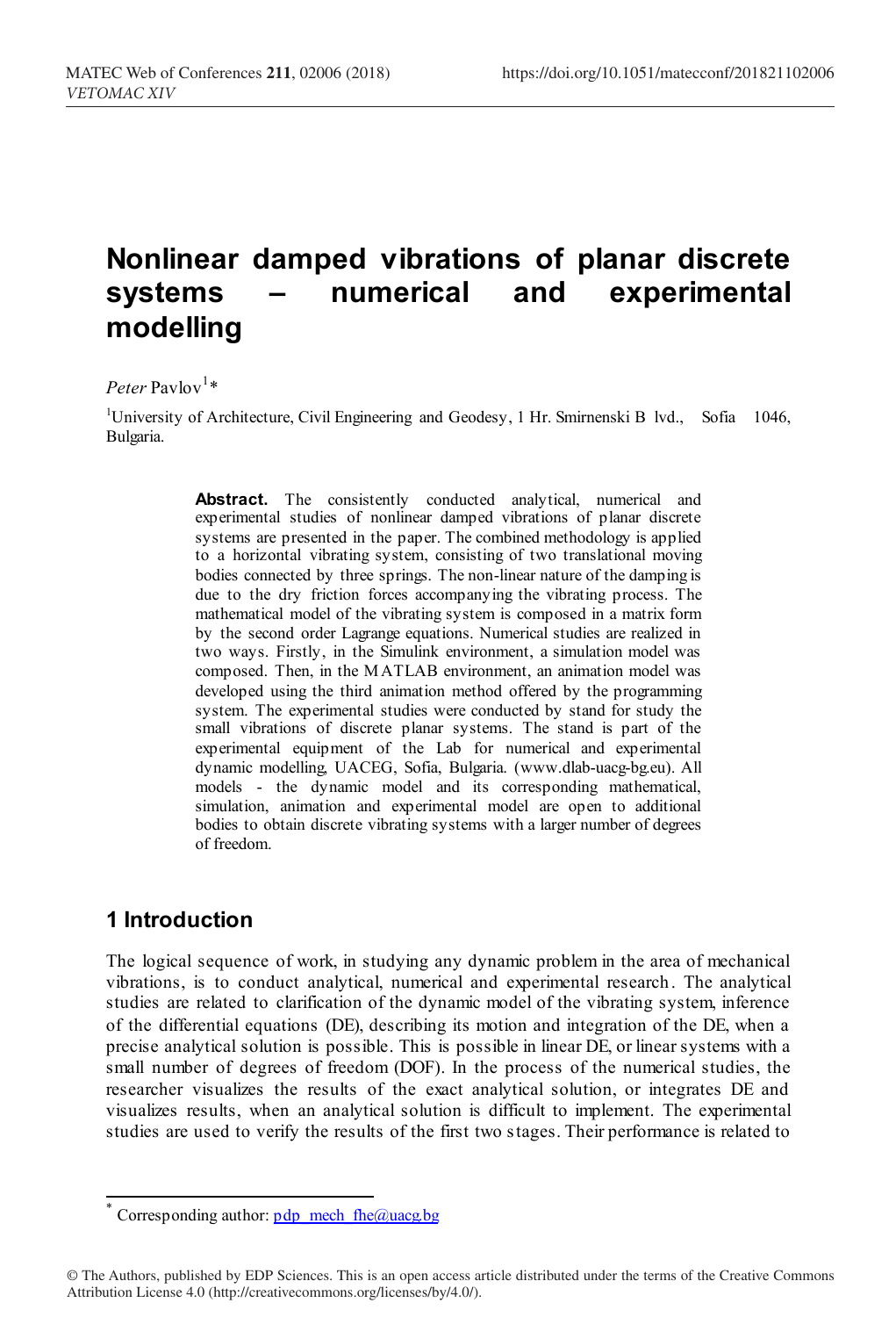the design of an experimental model that fully corresponds to the dynamic model of the vibrating system.

An interesting problem of overcoming occurs often in an experimental study of free undamped vibrations of a standard discrete vibrating system. Even with the most precise experimental realization, after a certain period of time, the amplitudes of the vibrations decrease. The reason for this is the minimum friction forces that arise in the internal or external connections of the system.

Dry friction forces are resisting forces that slow the movement of the material objects as they are always directed in the opposite direction to the mutual velocity between them or their velocity, relative to the fixed elements. In the case of mechanical vibrations, which typically occur around the stable equilibrium position of the systems, the dry friction forces act as a damper, as they help to damping the vibrations.

To determine how the friction forces affect the vibrations of the material objects, a combined study of a discrete vibrating system with two degrees of freedom was conducted. Unlike the logical sequence of work, noted at the beginning of the Introduction, in the present study the dynamic model is based on an already constructed experimental model and corresponds not to a certain real system, but rather to the experimental model.

# **2 Dynamic and numerical modelling of modified existing experimental model**

As a subject of investigation, a constructed stand for study the small vibrations of planar discrete systems [1, 2] is used. The stand allows experimental study of the standard types of vibrations - free and forced, undamped and damped vibrations. The problem mentioned in the introduction is most apparent in the study of free damped vibrations.

#### **2 .1 Experimental model**

Photos of the constructed experimental configuration are shown on Fig. 1. and 2.



Figure 1. Photos of an existing experimental configuration.



**Figure 2.** Photos of modified experimental model for study of damped vibrations, caused by dry friction forces.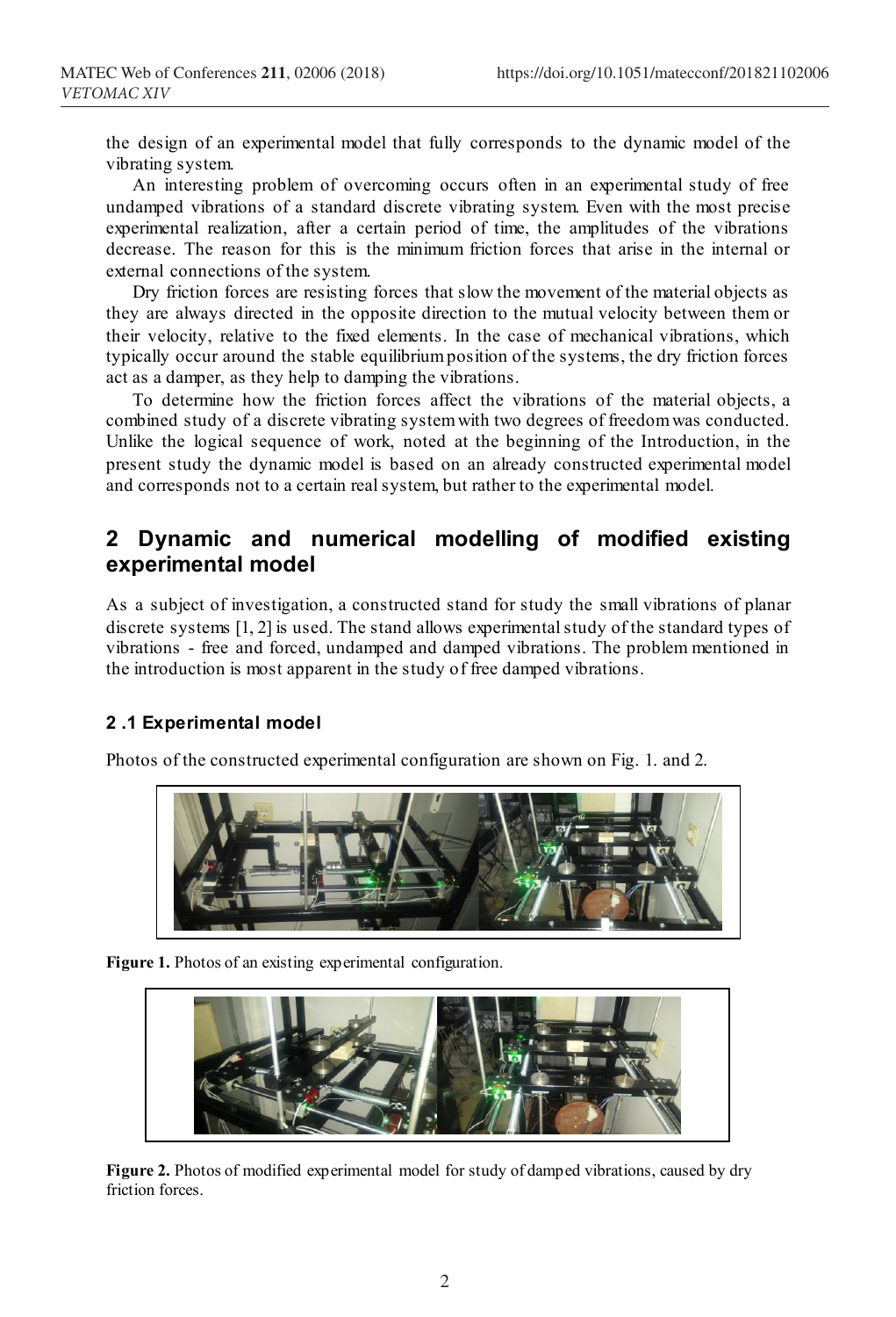The experimental model, a major part of the experimental configuration, consists of two metal bodies, which move translationally on metal guides. The connection between the bodies and the guides is realized through special linear bearings. The elastic connections between the bodies and the fixed points are modeled by systems of two parallel springs, working on a tension. The model built into the stand construction allows the realization of damped vibrations by hydraulic damper on the second body.

To measure the displacements of the two bodies, a light system of lamps and photo resistors has been developed, which directs the numerical data to a computer configuration through a transformed Arduino controller.

The stand is modified by adding an additional body to press on one of the bodies. As a result of the impact, additional forces of dry friction occur in the horizontal movement of the body.

#### **2.2 Dynamic model**

The dynamic model, used in this study, corresponds to the modified experimental model for study of the free damped vibrations in the presence of dry friction forces. The two translationally moving bodies vibrate around the position of a stabile equilibrium, corresponding to unstressed springs. Dry friction force is applied to body 1, caused by additional applied body. The sliding friction coefficient is μ. The model is shown on Fig.3.



**Figure 3.** Dynamic model of Nonlinear damped vibrations of planar discrete systems.

#### **2.3 Mathematical model**

Differential equations, describing the free damped vibrations of the system, are derived from the second order Lagrange equations. The matrix form of the equations is as follows

$$
\left[\mathbf{M}\right]_{2x2} * {\{\mathbf{\ddot{x}}\}}_{2x1} + \left[\mathbf{C}\right]_{2x2} * {\{\mathbf{x}\}}_{2x1} = {\{\mathbf{Q}\}}_{2x1}.
$$
 (1)

The mass and elastic matrices of equation (1) will have the form

$$
\begin{bmatrix} \mathbf{M} \end{bmatrix}_{2x2} = \begin{bmatrix} m_1 & 0 \\ 0 & m_2 \end{bmatrix}, \begin{bmatrix} \mathbf{C} \end{bmatrix}_{2x2} = \begin{bmatrix} k_{01} + k_{12} & -k_{12} \\ -k_{12} & k_{12} + k_{02} \end{bmatrix}.
$$
 (2)

The dry friction force is included in the generalized force vector. The three vectors of Eq. (1) will be

$$
\begin{bmatrix} \ddot{\mathbf{x}} \end{bmatrix}_{2x1} = \begin{bmatrix} \ddot{x}_I \\ \ddot{x}_2 \end{bmatrix}, \begin{bmatrix} \mathbf{x} \end{bmatrix}_{2x1} = \begin{bmatrix} x_I \\ x_2 \end{bmatrix}, \begin{bmatrix} \mathbf{Q} \end{bmatrix}_{2x1} = \begin{bmatrix} -\mu * m_3 * g * sign(\dot{x}_I) \\ 0 \end{bmatrix}
$$
(3)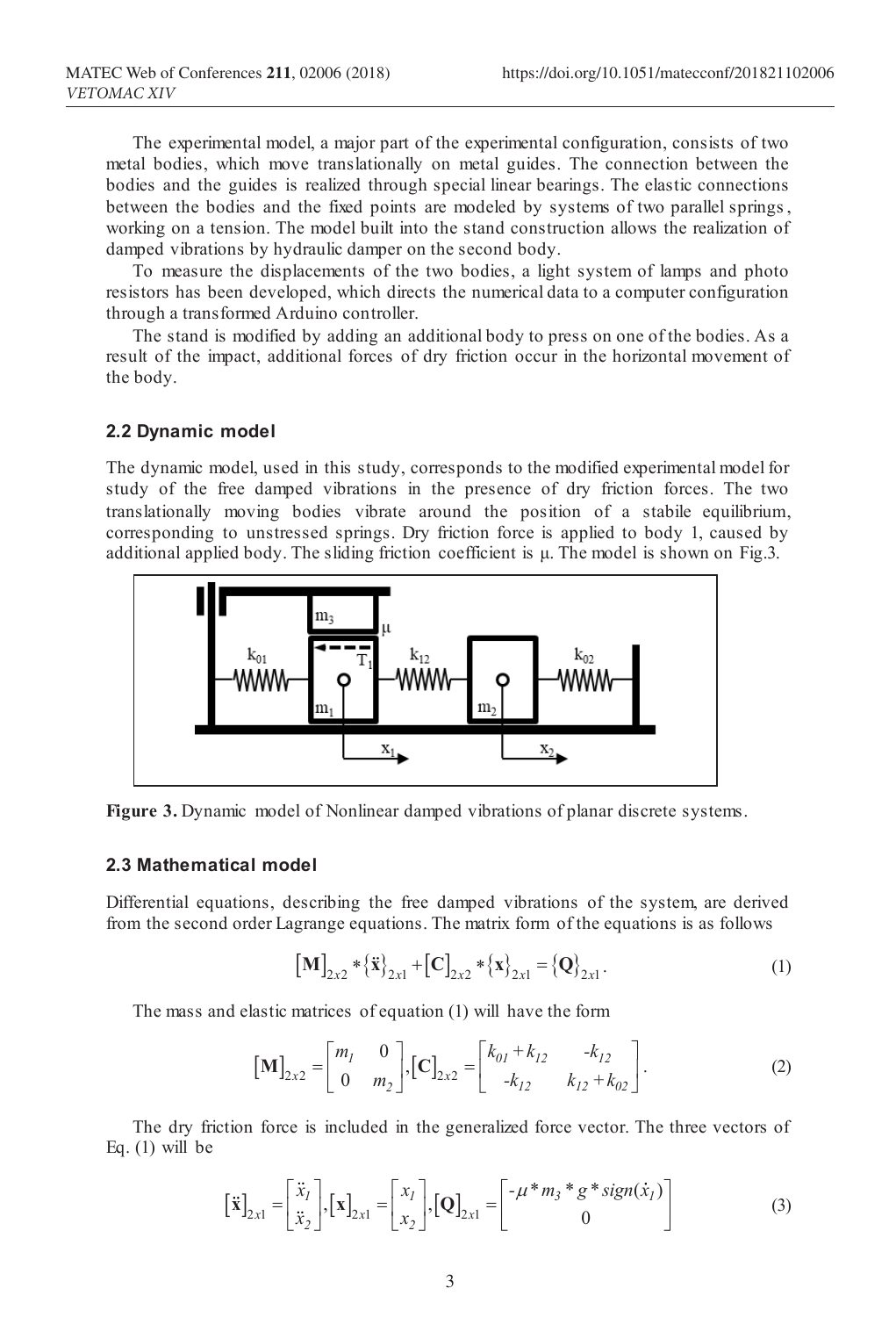#### **2.4 Simulation model**

The simulation model is compiled in Simulink's graphical environment [3]. For easier tracking of the integration path, the model is based on a solution of Eq. (1) in terms of individual accelerations.

$$
\ddot{x}_1 = -\frac{\mu * m_3 * g}{m_1} * sign(\dot{x}_1) - \frac{(k_{01} + k_{12})}{m_1} * x_1 + \frac{k_{12}}{m_1} * x_2,
$$
\n
$$
\ddot{x}_2 = \frac{k_{12}}{m_2} * x_1 - \frac{(k_{12} + k_{02})}{m_2} * x_2.
$$
\n(4)

The simulation model developed in a single window is shown in Fig. 4.



**Figure 4.** Simulation model of Nonlinear damped vibrations of planar discrete systems.

#### **2.5 Animation model**

A very attractive application, in study of vibrating processes, is the animation. In this study, a third animation method [4], offered by the MATLAB program, is used. The developed animation program also generates a video file whereby the movement of the vibrating system can also be monitored by hardware that does not have the software installed.

Animation models are composed of a large number of graphic elements - lines, rectangles, and others, that model the vibrating system. The animation is based on results obtained in Simulink. It is possible to implement integration of the DE, describing motion of the vibrating system directly into the animation program file.

The animation model of the vibrating system and a separate frame of the generated video file are shown in Fig. 5.



**Figure 5.** Animation model (a) and separate frame from the corresponded video file (b).